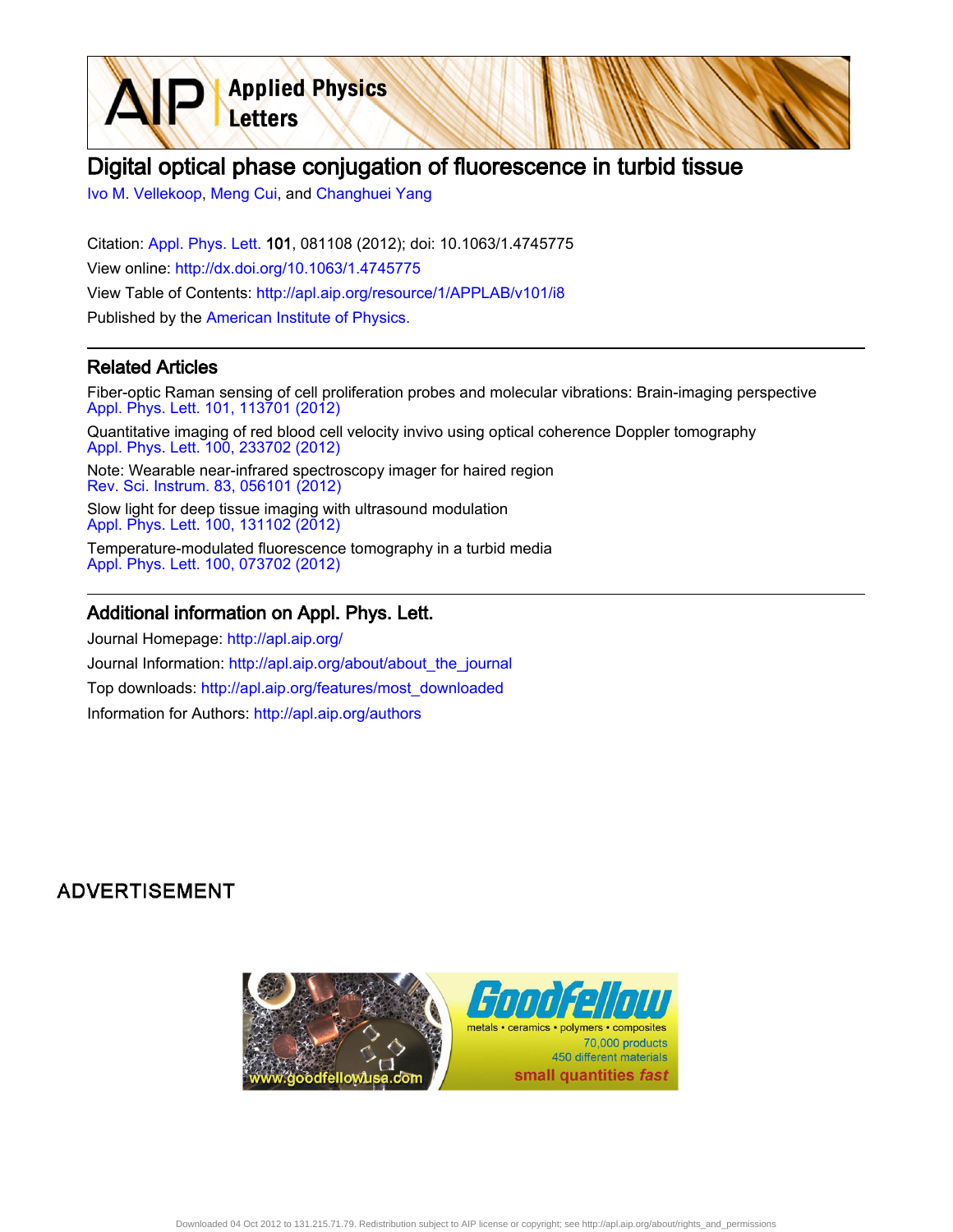## <span id="page-1-0"></span>[Digital optical phase conjugation of fluorescence in turbid tissue](http://dx.doi.org/10.1063/1.4745775)

Ivo M. Vellekoop,<sup>a)</sup> Meng Cui,<sup>b)</sup> and Changhuei Yang<sup>c)</sup>

Department of Electrical Engineering, California Institute of Technology, Pasadena, California, USA

(Received 25 February 2012; accepted 30 July 2012; published online 22 August 2012)

We demonstrate a method for phase conjugating fluorescence. Our method, called reference free digital optical phase conjugation, can conjugate extremely weak, incoherent optical signals. It was used to phase conjugate fluorescent light originating from a bead covered with 0.5 mm of light-scattering tissue. The phase conjugated beam refocuses onto the bead and causes a local increase of over two orders of magnitude in the light intensity. Potential applications are in imaging, optical trapping, and targeted photochemical activation inside turbid tissue.  $\odot$  2012 American Institute of Physics. [\[http://dx.doi.org/10.1063/1.4745775](http://dx.doi.org/10.1063/1.4745775)]

Most biological tissues are turbid: they scatter and diffuse light. Turbidity is the main limitation for the penetration depth of microscopes and methods such as optical coherence tomography and photodynamic therapy. In the last couple of years, a tremendous effort has been made to suppress the effects of turbidity. Light was focused through strongly turbid materials, $1,2$  and subsequently used for optical trapping of particles<sup>[3](#page-3-0)</sup> and microscopic imaging. $4,5$  $4,5$ 

Ultimately, one wants to use turbidity suppression to focus or deliver light inside turbid living tissue, where it can be used for imaging or optical activation of drugs, $6 \text{ genes}$  $6 \text{ genes}$ , or neuronal activity.<sup>[8](#page-4-0)</sup> In a recent experiment,<sup>[9](#page-4-0)</sup> light was delivered into a scattering tissue by combining optical phase conjugation and ultrasound tagging. The ultrasound was used to define a target area, and a gated phase conjugating mirror (PCM)—sensitive only to the ultrasound-tagged light—was used to construct a back-propagating field that returned to the targeted area.

In this letter, we demonstrate an alternative approach: phase conjugation of fluorescence. In our approach, the area is labeled with a fluorescent marker. Our apparatus collects the scattered fluorescence and generates an amplified, phase conjugated beam that refocuses at the target (see Fig. [1\)](#page-2-0). The main advantage of using fluorescent labeling is that fluorophores can be designed to have chemical, biological, or genetical $10$  selectivity. This makes it possible to selectively refocus light only onto areas of (biological) interest. Moreover, the resolution of fluorescent tagging is limited only by the optical wavelength, not by that of the ultrasound.

So far, it has not been possible to phase conjugate fluorescence. This is because phase conjugation methods are either not sensitive enough or rely on interfering the scattered light with a reference beam. $11$  The latter will not work since fluorescent light is temporally incoherent.

We present a reference-free digital optical phase conjugation (DOPC) method that is sensitive enough to detect very weak fluorescent signals, and works for light that is both spatially and temporally incoherent. We used our method to refocus light onto a fluorescent marker through 0.5 mm of chicken breast tissue, thereby demonstrating that fluorescent light can be phase conjugated.

The two main elements of a DOPC apparatus $12$  are a wavefront sensor and a wavefront generator (see Fig. [2\)](#page-2-0). The sensor and the generator are placed in the mirror conjugate planes of a beam splitter (BS). First, the wavefront sensor records the wavefront of the scattered light that is leaving the sample. Then, the wavefront generator sends back the phase conjugated wave into the sample, where the wave refocuses onto the fluorescent marker.

We chose to use binary phase modulation where the elements of the conjugated beam have a phase of either 0 or  $\pi$ . With binary phase modulation, the intensity of the reconstructed focus is slightly lower than with full  $0 - 2\pi$  phase modulation $13,22$  at the benefit of greatly reducing the system's complexity.

Regular DOPC uses interference with a reference beam to measure the phase of the scattered light. Since a reference beam is not available for fluorescent light, we have developed a reference-free method for measuring the phase. This method combines an ordinary CCD camera (Allied Vision Technologies Stingray F-145) with a gold/chromium mask in the shape of a single 0.2 mm diameter disk. Initially, the disk is positioned exactly in the focus of lens  $L_2$ , so that it blocks the  $k = 0$  Fourier component of the fluorescence coming from the sample. This component corresponds to a plane wave on the CCD surface. The mask can be translated so that the dot is moved out of the light path. We measure the intensity at the CCD without the dot and then again with the dot in place. The difference between these two measurements is given by

$$
\Delta I(x, y) = 2|E_0||E(x, y)|\cos(\phi(x, y)) - |E_0|^2, \quad (1)
$$

where  $E(x, y)$  is the optical field and  $E_0$  is the spatial average of  $E(x, y)$  (i.e., the  $k = 0$  Fourier component of the light).  $\phi$  is the phase difference between  $E(x, y)$  and  $E_0$ . In a speckle pattern,  $\phi$  is uniformly distributed<sup>14</sup> between 0 and  $2\pi$ , so on average  $\Delta I = |E_0|^2$ . For binary phase detection, we can simply use

$$
\phi_{\text{binary}}(x, y) = \begin{cases} 0 & \text{if } \Delta I(x, y) > \langle \Delta I \rangle, \\ \pi & \text{if } \Delta I(x, y) \le \langle \Delta I \rangle, \end{cases} \tag{2}
$$

0003-6951/2012/101(8)/081108/4/\$30.00 101, 081108-1 
2003-6951/2012/101(8)/081108/4/\$30.00 101, 081108-1 © 2012 American Institute of Physics

a)Present address: MIRA Institute for Biomedical Technology and Technical Medicine, University of Twente, Enschede, The Netherlands.

b)Present address: Howard Hughes Medical Institute, Janelia Farm Research Campus, Ashburn, VA 20147, USA.

c)Also at: Department of Bioengineering, California Institute of Technology, Pasadena, California 91125, USA.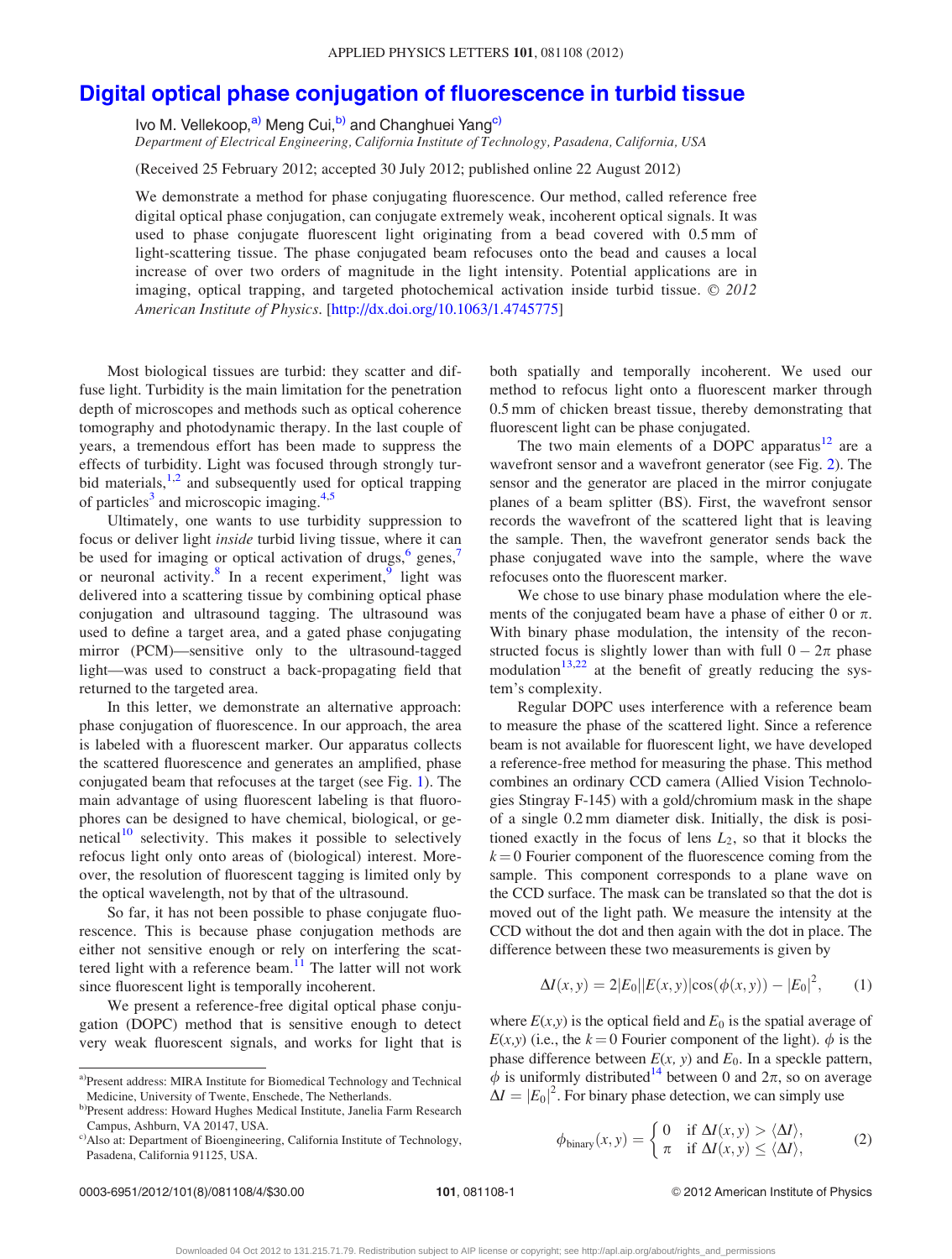<span id="page-2-0"></span>

where the angle brackets denote averaging over the CCD image. Unlike phase contrast methods or Shack-Hartmann type sensors, our method for measuring the phase of the light works for arbitrarily complex wavefronts.

An extra complication is the limited temporal coherence of the fluorescent light. As a rule of thumb, the minimum coherence length that is needed equals the width of the optical path length distribution function. To increase the coherence length of the signal beam, we placed a laser line filter (Semrock LL01-532-25, center wavelength 532 nm, FWHM 2 nm) in front of the CCD camera. The filter bandwidth of 2 nm gives a coherence length of 0.14 mm. Because scattering in biological tissue is mainly directed forwards, this relatively short coherence length was still sufficient to phase conjugate the light through a piece of scattering tissue of 0.5 mm thick.

A Holoeye LC-2002 transmissive spatial light modulator (SLM) is used for generating the reconstruction beam. The modulator, and polarizers P and PBS are set up for binary *amplitude* modulation ( $E = 0$  or  $E = 1$ ). In order to achieve bihary phase modulation instead, we use the mask to block  $E_0^r$ , the 0th order of the reconstruction beam. Since the "0" and "1" states are equally likely,  $E_0^r = 1/2$  and the filtered reconstruction beam has binary phase modulation ( $E = -1/2$  or  $E = 1/2$ ).

For the DOPC to work, the correspondence between camera pixels and SLM pixels must be near perfect, which



FIG. 2. Simplified schematic of the experiment. The DOPC apparatus is marked with a gray rectangle. Beam expanders and folding mirrors are not shown.  $BB_{1-3}$ , removable beam blocks;  $L_{1-5}$ , lenses, focal lengths 1000, 200, 1000, 400, 100 mm, respectively;  $F_{1-2}$ , emission filters; DM, dichroic mirror; P, polarizer; PBS, polarizing beam splitter; S, sample;  $O_{1-2}$ , 40X microscope objectives; BS, 8% beam sampler; SLM, light modulator; 405 nm, excitation laser; 532 nm, reconstruction laser; and  $CCD_{1-2}$ , cameras.

FIG. 1. Principle of phase conjugation of fluorescence. (a) A fluorescent particle is excited and the scattered fluorescence is collected by a PCM. (b) The PCM conjugates the phase of the light and reverses its direction. Thanks to the reciprocity of light propagation, the light refocuses at the position of the particle. Note that the conjugated light matches the wavelength of the emitted light (not that of the excitation light).

makes alignment far from trivial.<sup>12</sup> The first step in the onetime alignment process is to optimize the collimation of the laser beam at the position of the SLM. Then, a paper screen is placed exactly in the image plane of the SLM pattern (see Fig. 2). A dot-grid pattern is displayed on the SLM. This grid defines the "screen coordinates." The position and angle of the camera are finely adjusted until all of the dots are in focus in the CCD image. The SLM and the CCD are now in exact mirror conjugate planes of beam sampler BS.

Subsequently, the exact position of each dot in the camera image is determined. These positions define the "texture coordinates" corresponding to the screen coordinates. For each position, we define a vertex $15$  holding both the screen coordinates and the texture coordinates. To map the camera image onto the SLM, the camera image is loaded into the graphics processing hardware of the computer as a Direct3D texture. This texture is then mapped onto the mesh grid defined by the vertices. Using this remapping technique (also see Ref. [12](#page-4-0)), all image distortions are compensated for, and the CCD pixels are mapped to SLM pixels with an error of less than 2 pixel widths.

Our sample consists of a 0.5 mm thick slice of chicken breast, sandwiched between two microscope cover glasses. From ballistic transmission measurements, a scattering mean free path of 0.04 mm was found. For this sample thickness, the absorption loss is negligible. We deposited fluorescent marker beads on the inner side of the back cover glass by evaporating a dilute  $(2.5 \mu J/ml)$  suspension of Invitrogen 505/515 0.2  $\mu$ m diameter amino-modified FluoSpheres. The beads are well separated and in the experiment we illuminate a single bead.

We excited the bead with 405 nm light from the back of the sample (right side in Fig. 1, left side in Fig. 2) and used our DOPC apparatus at the front side of the sample (left side in Fig. 1) to record the wavefront of the fluorescent light that has passed through the scattering tissue. During this measurement, beam blocks  $BB_1$  and  $BB_2$  are in place. After the measurement, we place beam block  $BB<sub>3</sub>$  and remove  $BB<sub>1</sub>$ . The SLM is programmed with the phase conjugated wavefront and illuminated by a 1 mW, 19 mm diameter beam from a 532 nm diode pumped solid state laser (OEM) to generate the reconstruction beam.

The experimental results are shown in Fig. [3.](#page-3-0) Figure  $3(a)$ shows the intensity of the reconstructed light at the back surface of the sample. The DOPC reconstruction beam has traveled through the scattering chicken tissue and converged to an intense focus at the position of the fluorescent bead. The intensity of the reconstructed focus is a factor of  $2.7 \times 10^2$ higher than that of the original fluorescent signal.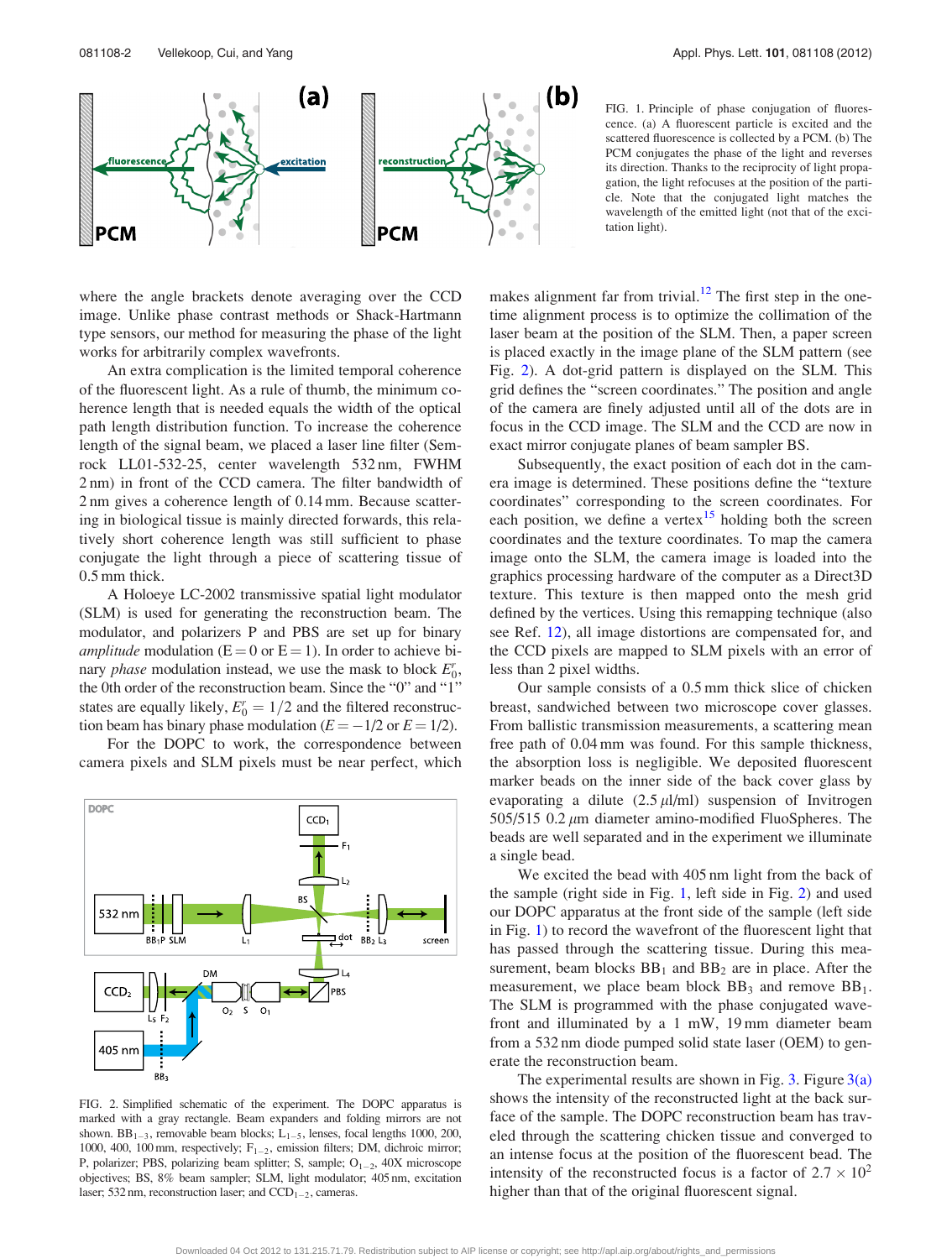<span id="page-3-0"></span>

FIG. 3. Experimental results. (a) Intensity of the phase conjugated beam at the back surface of the sample. The reconstruction beam refocuses back onto fluorescent bead. (b) Intensity of the same phase conjugated beam, after translating the sample over approximately  $10 \mu m$  (same color scale as in a). The focus has disappeared because the microscopic scattering properties of the sample are different at this position. (c) Measured binary phase of the wavefront (at CCD<sub>1</sub>). The raw data were filtered with a 1-pixel radius Gaussian filter to reduce measurement noise and then processed using Eq. [\(2\)](#page-1-0). Scale bars are  $10 \mu m$  (a and b) and 1 mm (c).

The focal spot in Fig.  $3(a)$  has a full width at half maximum of 0.8  $\mu$ m. Note that this resolution is not related to the resolution of the SLM or the numerical aperture of the microscope objective  $(O_1)$ . In effect, it is the scattering medium itself that focuses the light. Therefore, the resolution is given by the effective numerical aperture of the medium.<sup>16</sup>

Of all possible incident wavefronts, the phase conjugated wave is the unique optimal one that maximizes the intensity at the fluorescent bead.<sup>17</sup> One might argue that ballistic (unscattered) light transmission through the sample is responsible for creating the focus.<sup>18</sup> However, this theory can be disproven in the following way: first, in cases were ballistic light transmission is significant, the optimal wavefront will have a distinct bullseye pattern to compensate for the defocus. Such patterns were seen only for extremely thin samples (a single layer of 3 M Scotch tape). For the chicken tissue, the optimal wavefront is a disordered speckle pattern (see Fig.  $3(c)$ ). Second, when the focus is formed by ballistic light, the focus will remain intact when the sample is translated. We observed that the focus disappears completely when the sample is translated even slightly (see Fig.  $3(b)$ ). These two observations are clear indications that it is scattered light, rather than ballistic transmission that is responsible for creating the focus.

It is worthwhile to compare this experiment with a known iterative method for focusing light on fluorescent beads embedded in a scattering material.<sup>[19](#page-4-0)</sup> Since our method is essentially a single-shot technique, it is potentially much faster than any iterative method. The complete DOPC process needs to take place faster than the persistence time of the medium (the time over which the speckle pattern remains stable), so speed is of the essence. The current experiment took about 90 s to complete. Even though our experiment was not optimized for speed, this is already over a factor of 10 faster than the result described in Ref. [19](#page-4-0). We estimate that a further speed increase of about a factor of 100 is readily available by more efficient use of fluorophores or quantum dots, using a special low-light sensitive camera, and increasing the pump power. This brings down the required time to less than a second, which is already sufficient for phase conjugation in some living tissues.<sup>[20](#page-4-0)</sup> A further speedup can be achieved using digital mirror device SLMs, which were recently shown to be able to focus light through semi-fluid phantoms.<sup>[21](#page-4-0)</sup>

In this experiment, the fluorescent bead was positioned at the back surface of the sample so that it was possible to show that the phase conjugated light forms a focus (Fig.  $3(a)$ ). Placing the bead at the surface had the extra advantage of being able to efficiently excite the fluorescence. Of course, the most useful applications of our method are for focusing light onto targets that are embedded inside scattering tissue. In such an experiment, the depth would most likely be limited by the power of the pump laser, since scattering limits the amount of pump light that reaches the bead.

The maximum depth that can be reached with DOPC is further related to the resolution of the CCD/SLM combination. When the target is embedded deeper in the tissue, the scattered light will spread out over a larger area. This area will increase quadratically with the depth. Therefore, to effectively phase conjugate the emitted light, the CCD/SLM should be larger or have a higher density. From Fig.  $3(c)$ , it was estimated that there are currently on the order of 100 independent "segments" in the wavefront. With the use of high resolution light modulators, a total of over  $10<sup>5</sup>$  independent segments could be addressed, $12$  which indicates that the depth penetration could be increased to 5 mm at the expense of having a lower signal per pixel and being more sensitive to misalignment.

In conclusion, we have demonstrated phase conjugation of scattered fluorescent light. Conjugation of the weak, incoherent fluorescence signal was made possible with our digital phase conjugation method, which has a sensitivity that is orders of magnitude higher than conventional phase conjugation methods. $<sup>11</sup>$  Like with regular DOPC, the reconstruction</sup> beam can have an arbitrarily high intensity and the hologram can be kept and used as long as needed without fading, even after the signal beam is gone.

Our results pave the road for applications where the reconstructed focus is used for optical or thermal manipulation of gene expression or other chemical processes. The next step will be to combine our phase conjugation method with existing methods for scattered light microscopy, $4,5$  $4,5$ which will make it possible to perform high resolution microscopy deep inside turbid tissue.

This work was funded by NIH under Grant No. 1DP2OD007307-01.

- <sup>1</sup>I. M. Vellekoop and A. P. Mosk, [Opt. Lett.](http://dx.doi.org/10.1364/OL.32.002309) 32, 2309 (2007).
- $2Z$ . Yaqoob, D. Psaltis, M. S. Feld, and C. Yang, [Nat. Photonics](http://dx.doi.org/10.1038/nphoton.2007.297) 2, 110 (2008).
- <sup>3</sup>T. Čižmár, M. Mazilu, and K. Dholakia, [Nat. Photonics](http://dx.doi.org/10.1038/nphoton.2010.85) 4, 388 (2010).
- ${}^{4}$ I. M. Vellekoop and C. M. Aegerter, [Opt. Lett.](http://dx.doi.org/10.1364/OL.35.001245) 35, 1245 (2010).